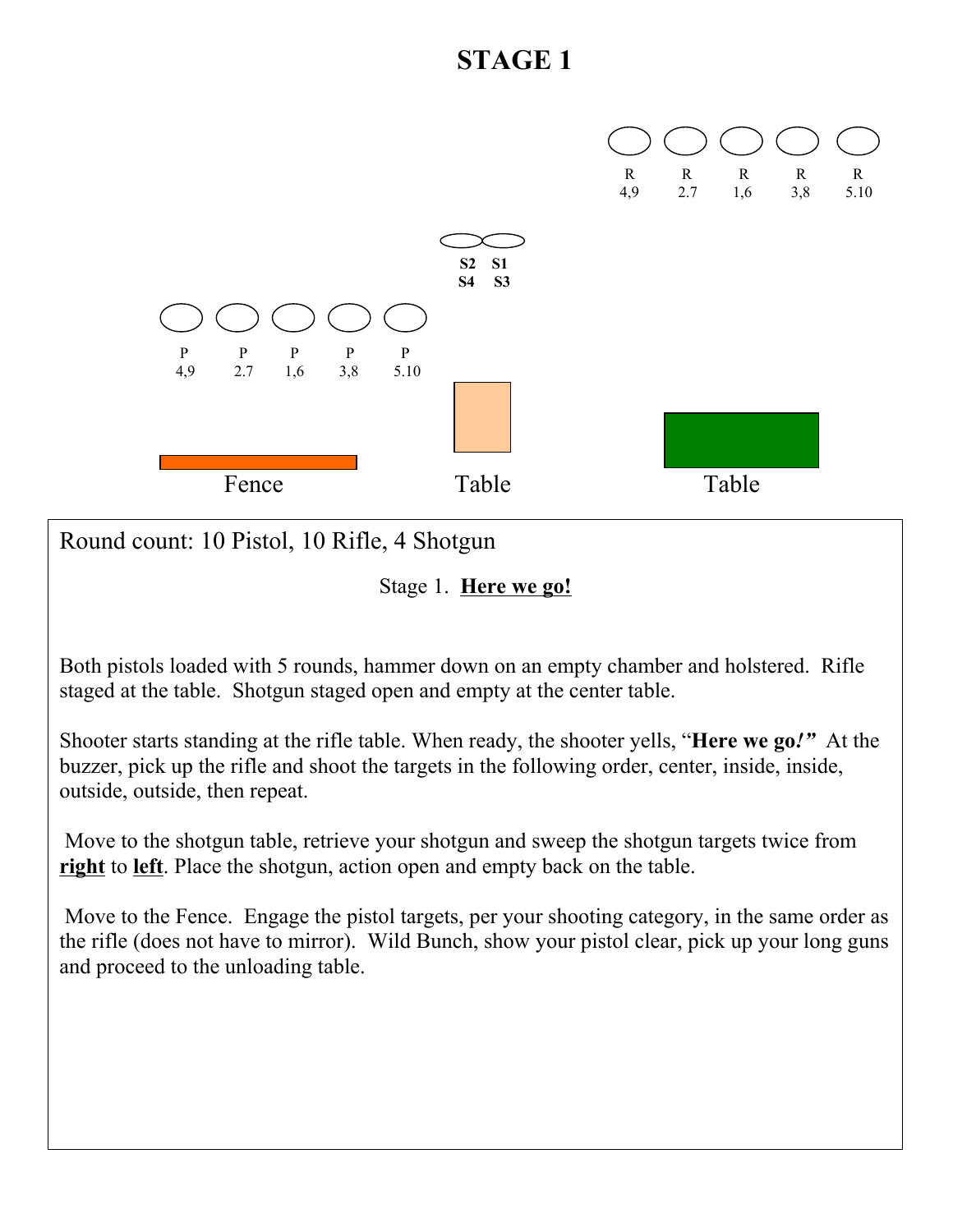

Round count: 10 Pistol, 10 Rifle, 4 Shotgun

Stage 2. **Is it Spring yet?**

Both pistols loaded with 5 rounds, hammer down on an empty chamber and holstered. Rifle staged at the table. Shotgun staged open and empty at the center table.

Shooter starts standing at the rifle table, both hands touching their gun butts. When ready, the shooter yells, "**Is it Spring yet?***"* At the buzzer, pick up the rifle and sweep the targets from either end in a 2-1-4-1-2 sweep.

Move to the shotgun table, retrieve your shotgun and sweep the shotgun targets twice from **right** to **left**. Place the shotgun, action open and empty back on the table.

Move to the Fence. Engage the pistol targets, per your shooting category, in the same order as the rifle. Wild Bunch, show your pistol clear, pick up your long guns and proceed to the unloading table.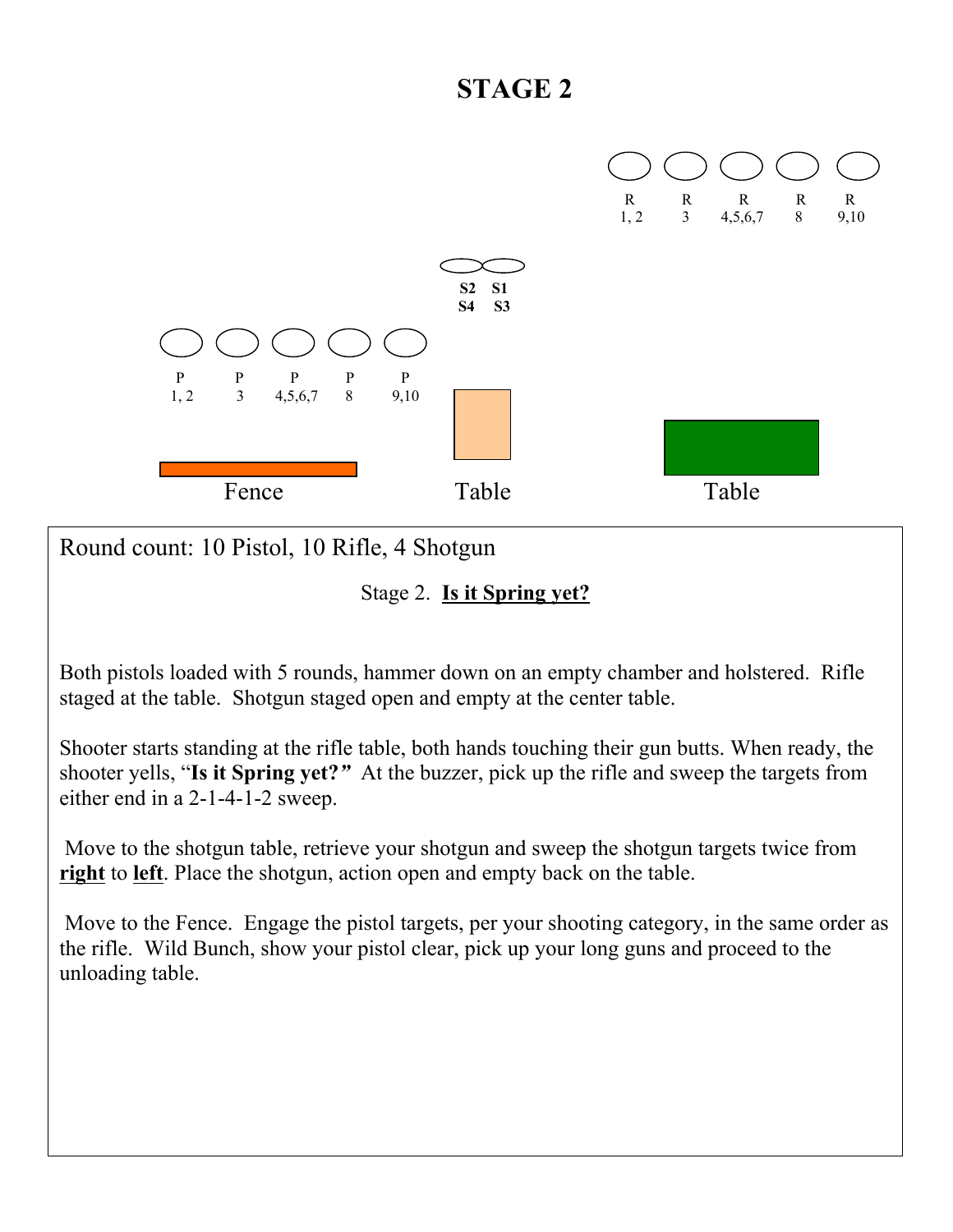

Stage 3. **I'm sick of winter!**

Both pistols loaded with 5 rounds, hammer down on an empty chamber and holstered. Rifle staged on the table. Shotgun staged open and empty at the center table.

Shooter starts standing at the center table, with both hands on the shotgun. Shotgun must remain flat on the table. When ready, the shooter yells, "**I'm sick of winter!***"* At the buzzer, pick up the shotgun and sweep the shotgun targets twice from **right** to **left**. Make shotgun safe.

With the rifle and starting on either end shoot the targets in a Nevada sweep. Make rifle safe.

Move to the Fence. Engage the pistol targets, per your shooting category, in the same order as the rifle. Wild Bunch, show your pistol clear, pick up your long guns and proceed to the unloading table.